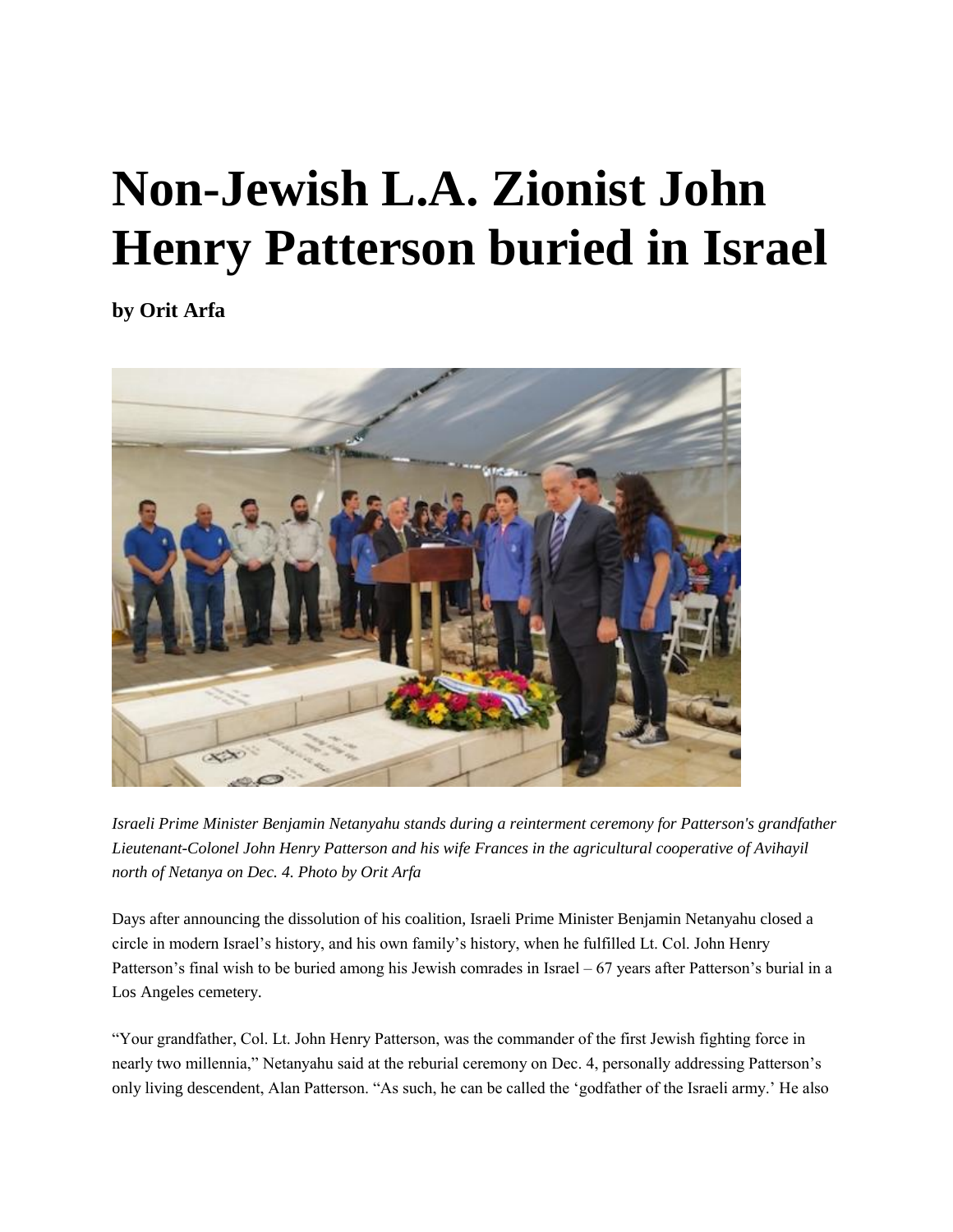happened to be the godfather of my late brother, Jonathan, who was named after him. So I feel in doing what we're doing today, we're repaying a great historical debt and personal debt."

Born in Ireland in 1867, Patterson became an ardent Zionist as he commanded the Zion Mule Corps and, later, the 38<sup>th</sup> and 40<sup>th</sup> battalion of the Royal Fusiliers, also known as the Jewish legions fighting under the British army in mandate Palestine. Raised Christian, Patterson grew up on biblical tales, which animated his support for a Jewish state and the resurrection of the Jewish warrior.

"He himself re-instilled in them – you're the descendants of Joshua," Netanyahu recalled. "You're the descendants of Judah the Maccabee."

Patterson died in Los Angeles in 1947, penniless, buried in obscurity at L.A.'s Angelus-Rosedale Cemetery, despite three Hollywood movies dramatizing his exploits hunting man-eating lions in East Africa. (Val Kilmer played him in 1996's "Ghost and the Darkness"). But it was his bravery in organizing and befriending Jewish fighters, much to the chagrin of his anti-Semitic British officers, that was dutifully commemorated at the Jewish Legions Museum in Avihayil, a coastal town in central Israel founded by Jewish legionnaires and whose name aptly means "my father the soldier."

The Prime Minister described how Zionist firebrand Vladimr Jabotinsky heeded the advice of his father, Benzion Netanyahu, to move their base of operations from England to the United States. In the U.S., Patterson and Netanyahu Sr. together advocated for the formation of a Jewish army. "They, too, were dismissed sometimes as fringe elements," Netanyahu said. "But this was the basic thing that changed our fate, and it was a grand partnership."

Patterson's Zionist advocacy led the British to cut off his army pension. He died in the Bel Air mansion of Marion Travis, a Zionist who looked after him.

The transfer of Patterson and his wife Frances' cremains was spearheaded by Jerry Klinger, head of the Jewish American Society for Historical Preservation and somewhat of an expert in granting Zionist figures rightful rest in the Jewish state. He had campaigned successfully for the transfer of the remains of Stephen Norman, Theodor Herzl's grandson and only descendent, from a neglected Washington D.C. gravesite to Israel's national Mount Herzl cemetery in Jerusalem.

Klinger learned about Patterson's final wish after reading Alan Patterson's afterward in Denis Brian's biography "Seven Lives of Colonel Patterson." Alan, a Boston resident, took him up on his offer to fulfill it.

"One thing I learned in the army is that you don't leave your own behind," Klinger, an Israel Defense Forces veteran, told the Jewish Journal while in Israel. "This is the right thing to do, and I'm glad I was able to have a part in it."